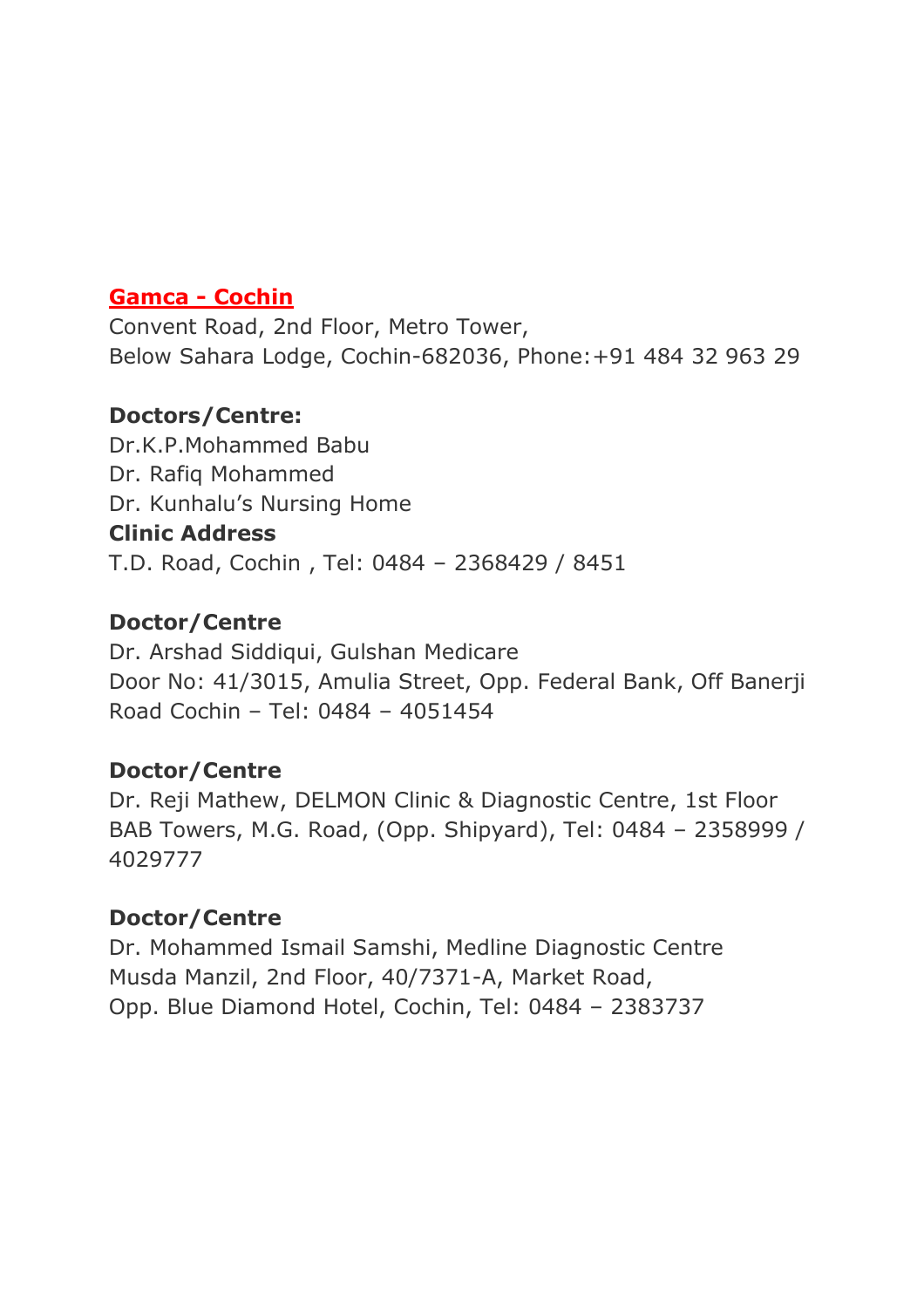### **Doctor/Centre**

Dr. Abdurahiman, Celica Medical Centre Vallamattam Estate, Ravipuram, M.G. Road, Cochin, Tel: 0484 – 2382582

### **GAMCA- CALICUT**

GAMCA Calicut, 1ST FLOOR, Hotel Span Building, Jail Road, Puthiyara P.O. Calicut Tel: 0495 3042702

### **Doctor/Centre**

Dr.K.Moidu, Western Hospital & Nursing Home, (Indira Gandhi Road) Calicut Tel:0495 2720466/2720747

### **Doctor/Centre**

The Calicut Hospital & Nursing Home, Court Road, Calicut, Tel: 0495 2723987

## **Doctor/Centre**

Dr.M.A.Koya, Koyas Hospital, Feroke,5/1230 East Nadakava,, Calicut Tel: 0495-422499/422889

## **Doctor/Centre**

Dr.Madhuk, Al-Sharq Diagnostic Centre, Sheraton Complex,2nd Floor,Near Ganpati Boys Hill School, Chalappuram Calicut, Tel:0495 2300766

#### **Doctor/Centre**

Manapad Clinic & Diagnostic Centre, Opp: Arts & Science College, Meenchanda. Calicut 4, Tel: 0495-2324411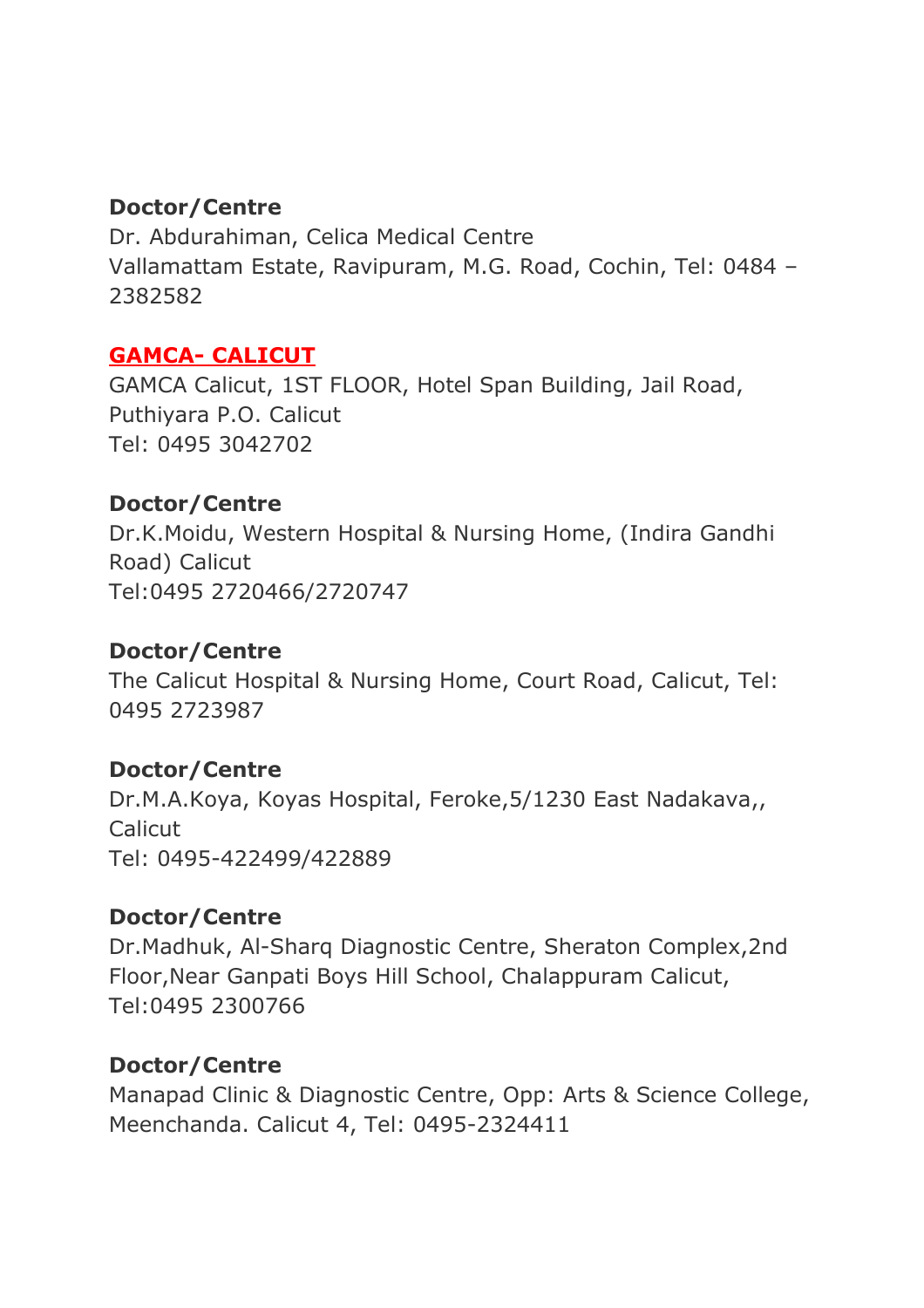# **GAMCA-THIRUVANANTHAPURAM**

GAMCA Trivandrum, TC 27/29, Convent Lane, Near Vinayaka Bakery, General Hospital, Trivendrum, Tel-Fax: 91 0471 3021894

### **Doctor/Centre**

Dr. Mehboob Nathani Dr. Nahtani's Diagnostic Clinic, Chalakizhy Lane pattom P.O. Trivendrum Tel:91 471 2550122

## **Doctor/Centre**

AL Shafa Diagnostics Center, Yatheemkhana Shopping Complex 1st floor Vallakkadvu P O, Trivendrum, Tel:471 2502642

#### **Doctor/Centre**

Dr.Feroz Khan, Health Care Diagnostic Center Fatima TC 41/2445 Near M S Sarkar Clinic Manacaud- P OThiruvananthapuram Tel:0471 2456380

#### **Centre**

Capital Diagnostic Services, Twinkle Plaza, Panavilla Jn, Thycad Post, Trivandrum

## **Centre**

Meditrust Diagnostics and Laboratory, Spectrum Chambers, TC 4/2563 (12) (14) Kuravankonam,Pattom-Kowdiar Road, Kowdiar P.O., Trivandrum Tel:0471 2310222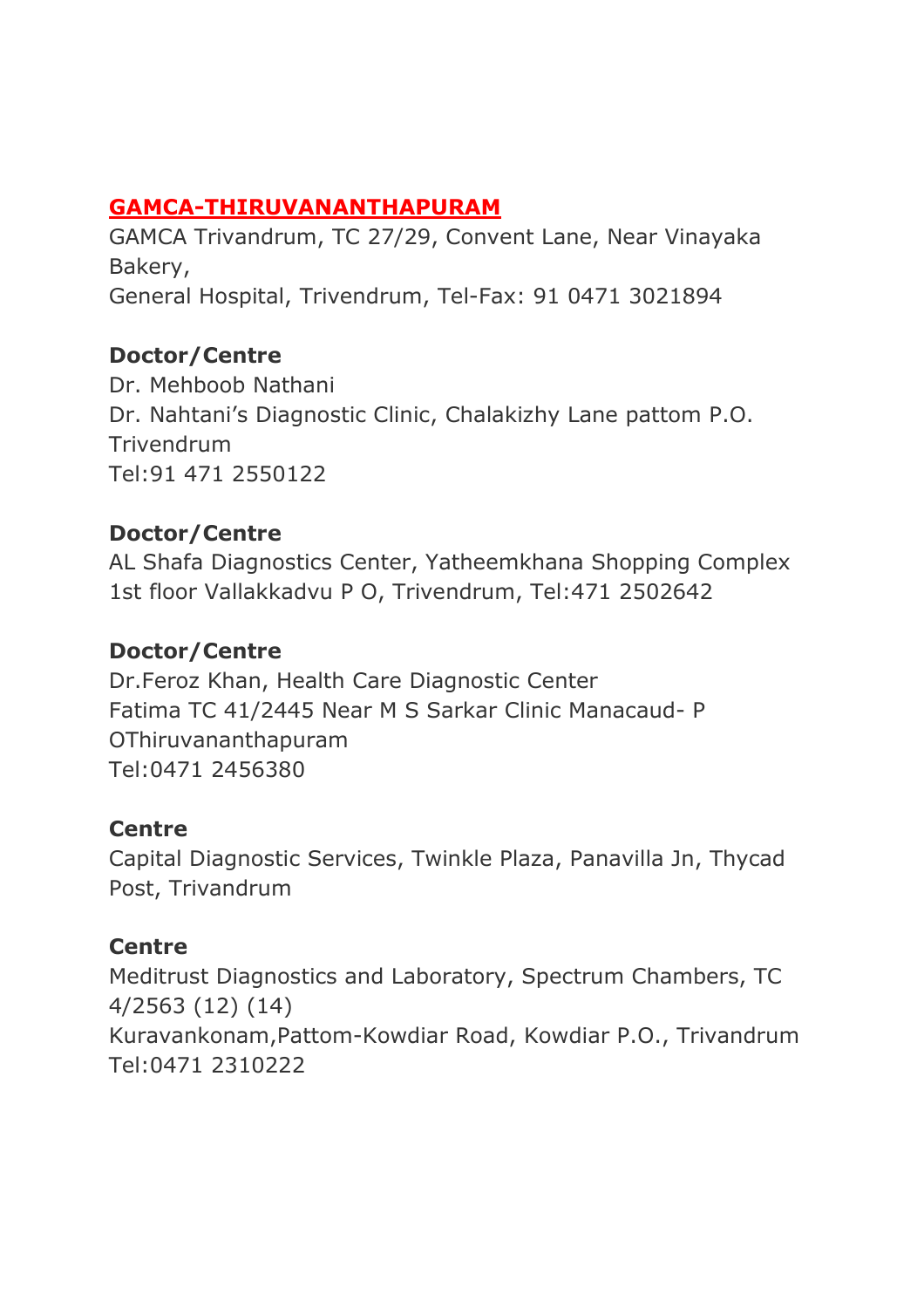### **TIRUR**

#### **Doctor/Centre**

Dr.V.K. Kutty, AL-Salama Diagnostic Center, C/o Saleema Hospatal, Malappuram Road, Thalakkadathur, Tirur 676103, Tel:+91 494 2586998/2586456 Mobile: 91 9847000766

#### **Centre**

NeWell Diagnostics, Nazeem Commercial Complex, Malappuram Road, Tirur, Malappuram District, Tel: +91 494 32 555 53

#### **Centre**

Core Diagnostic Center, 1st floor, Iris Tower, Tirur

#### **Centre**

Modern Diagnostics, Health Check-up Center C/o Savera Hospital, Ezhur Road, Malappuram District, Tirur, Tel: +91-494-3299906

#### **MANJERI**

#### **Doctor/Centre**

Dr.Anver P.C, Inbnu Seena Medical Center, 16/89 Calicut Road, **Manjeri** Tel:483 2766024

#### **Doctor/Centre**

Dr.T.A. Ahmedshafi, Al-Medical center Industrial Estate Road No.219 Ward 16, Kurikkal lane, near Municipal office Manjeri. Tel:493 768019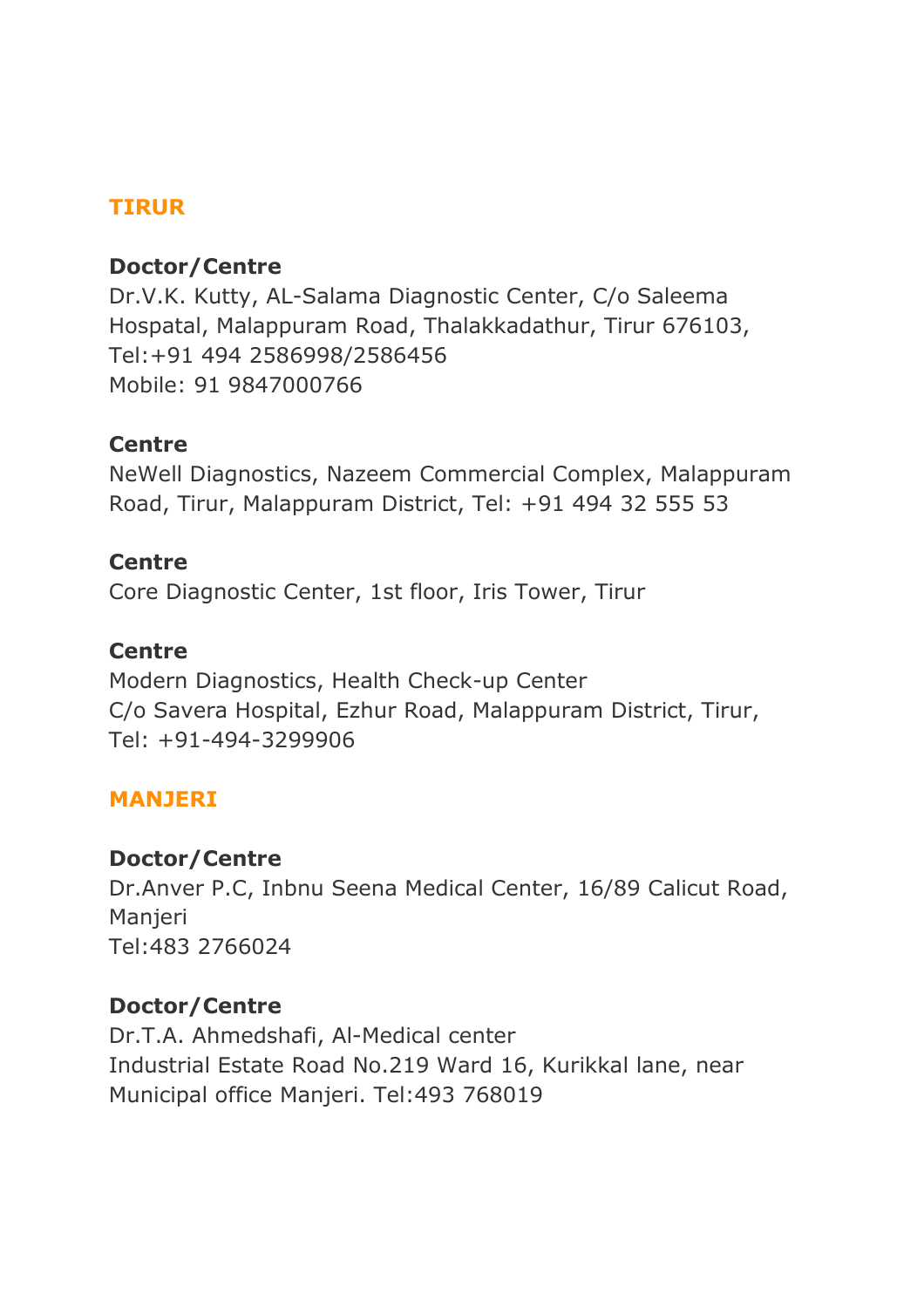#### **Centre**

Meraj Medical center, Tharif Tower, Ground Floor Opp.Kseb Office-Calicut Road Manjeri

#### **Centre**

Focus Medical Clinic, Korambayil Corporate Mall Calicut Road, Manjeri

### **GAMCA Mumbai Address**

DHANASHRI, 1st Floor,P.G. Solanki Marg, Near Minerva Talkies (Grant Road station)- Mumbai 40007, Tel: +91 22 23000741 / 23000743

## **Doctor/Centre**

Dr. Nasir Y. Fulara Fulara Medicheck Centre, 501 / 502, Doctor House,Opposite Jaslok Hospital, Peddar Road, Mumbai, Tel: 022 23514123 / 23526293

## **Doctor/Centre**

Dr. M. K. E. Memon, Kaifak Medicare, 214-A, Maker Chamber V, Jamna Bajaj Marg, Veer Nariman Point, Mumbai Tel: 022 22044385 / 22873555

## **Doctor/Centre**

Dr. C. L. Chouhan, Chouhan Clinic, 101 / 105, L. R. T. Medical & Research Centre, 10th Floor, Opposite Cooperage Football Ground, Opp. P V M Gymkhana, Maharashi Karve Road, Mumbai, Tel: 022 22823287 / 22845787

## **Doctor/Centre**

Dr. Jayant Gumaste, Zaff Jay MedicalSer. (I) Pvt. Ltd, Orient Shopping Plaza, Room No. 7 & 8, 2nd Floor, M. S. Ali Road, Near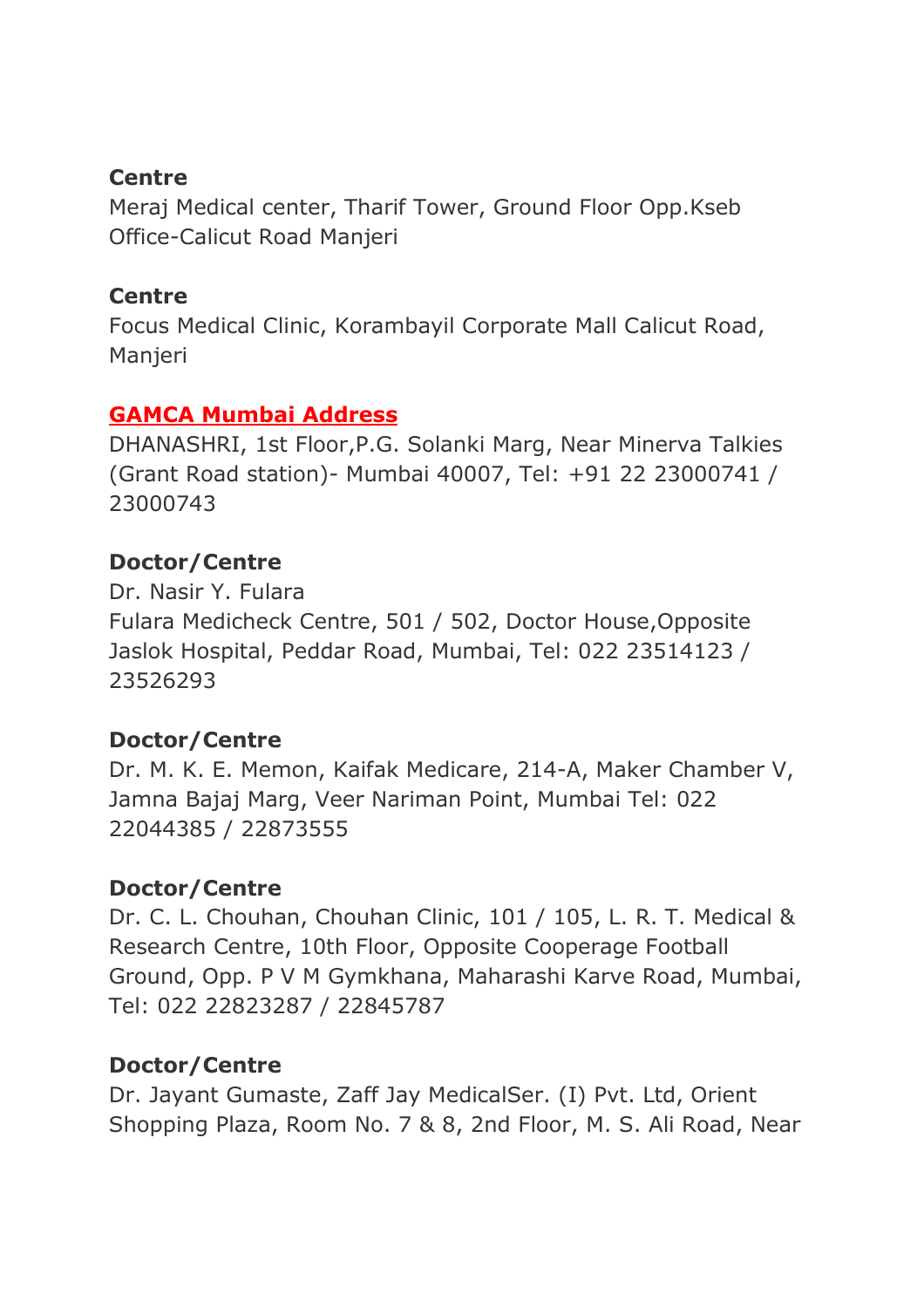Shalimar Theatre, Grant Road, Mumbai, Tel:022 23896100

## **Doctor/Centre**

Dr. M. S. Alva, Alva's Clinic, 12,1st Flr.,7th Enterprises co.op Premises Society Ltd., Prabhadevi Estate, Next to Kohinoor Park Hotel, Opp. Siddhivinayak Temple Mumbai, Tel: 022 2437 7561 / 2437 4162

# **Doctor/Centre**

Dr. Yousif I. Qabgeh, Al-Amal Diagnostic Center, 77 / 1, Radha Mohan Bldg, Road No. 7, Near Khar Subway (Golibar),Santacruz (East), Mumbai, Tel: 022 26114706 / 26133357

## **Doctor/Centre**

Dr. M.A.Patankar, A To Z Diagnostics Centre, 90, C. R. B. Mansion Road, 1st Floor, Opp. Our Lady Of Dolours Church, Near Marine Lines, Mumbai, Tel:022 22006524 / 22088263

## **Doctor/Centre**

Dr. B.K.Misra, MohammadiHealthcare Systems, 798, Moon Bldg, Mori Road, Mahim (West), Mumbai, Tel: 022 24440888 / 24440786

## **Doctor/Centre**

Gulshan Medicare, 39/43, Nishanpada Road, Noor Masjid Gali, Near Ajwa Sweets, Dongri, Mumbai, Tel: 022-23752964 / 23752978

# **Doctor/Centre**

Dr. Sunil Sankhe, Medicare Diagnostic Centre, 51 / 2405, Nishigandha, Gandhi Nagar, Opp M. I. G. Club, Bandra (East), Mumbai, Tel: 022 26405639 / 26456742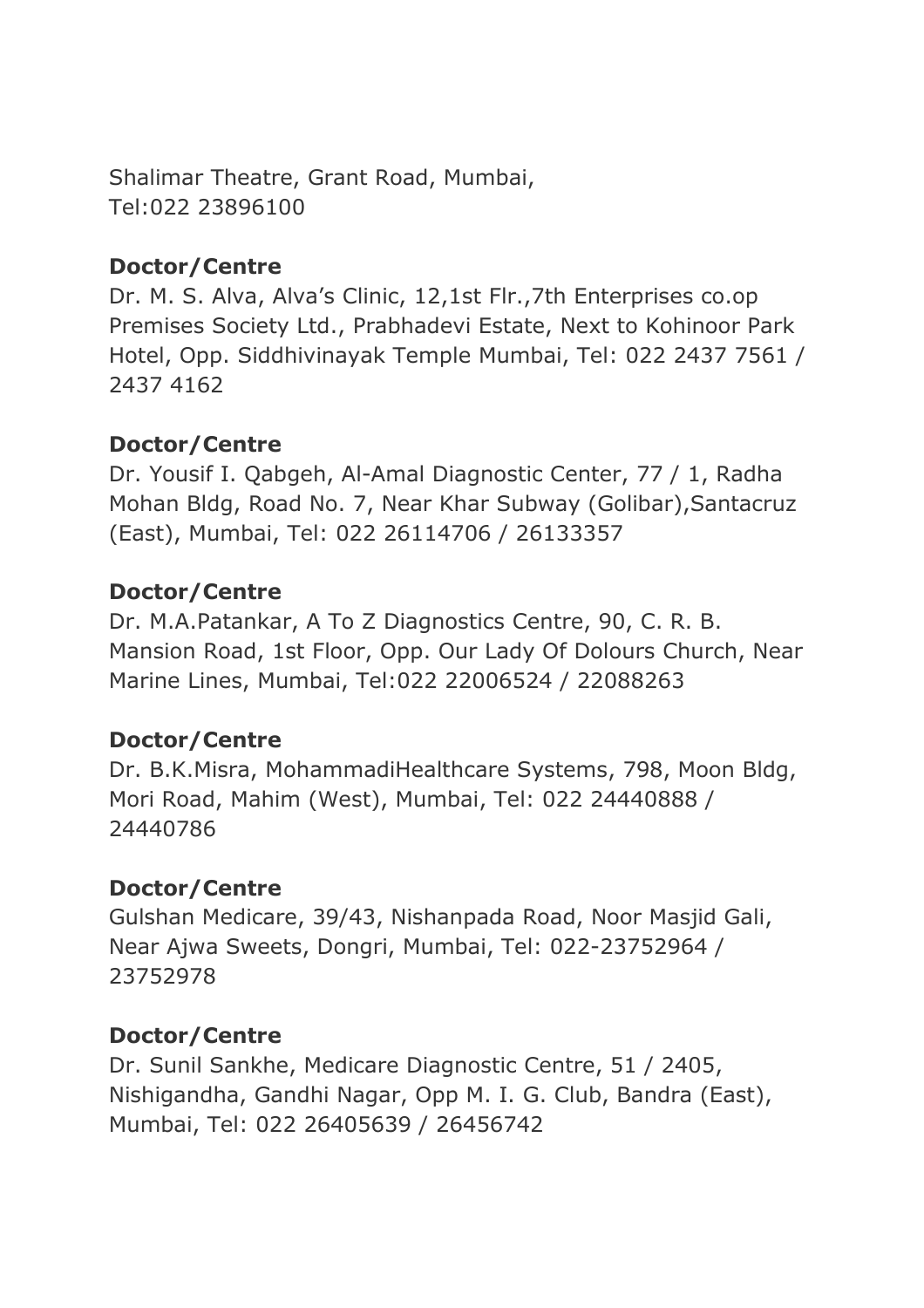### **Doctor/Centre**

Dr. S.G.Kamat / Dr. Sushma S. Kamat, Ashwini Clinic, C5 ,Ashirwad, off Juhu Road, opp Raheja College, Santacruz (West) Mumbai, Tel: 022 26617116 /26614277

### **Doctor/Centre**

Dr. Freiny.E. Palia, Clinical Diagnostic Centre, A-2, Ben Nevis Ground Floor, Bhulabhai Desai Road, Next to Indian Oil Petrol Pump, Near Tata Garden, Mumbai Tel:022 23684764

## **Doctor/Centre**

Dr. Abdul Karim Naik, Modern Diagnostics, 6, Merchant Bldg, Near Habib Hospital, Jail Road (East), Dongri, Mumbai 9, Tel: 022 2373 1872/ 2371 8663

## **Doctor/Centre**

Dr. F.T.Padaria, 1st Floor, Baitul Aman, Nagpada Junction, Mumbai, Tel:022 23095458

## **Doctor/Centre**

Dr. Ismail Qureshi, Dr. Qureshi Medical Check-Up Centre, 91, Modi Street, Opp. G. P. O, Opp. Masjid,2nd floor, Near V. T. Railway Station, Fort, Mumbai Tel:022 22670755

## **Doctor / Centre**

Al-Salam Diagnostics, 9 / 15, Al-Karim Manzil, Palton Road, Crawford Market, Mumbai, Tel:022 22679190 / 22670755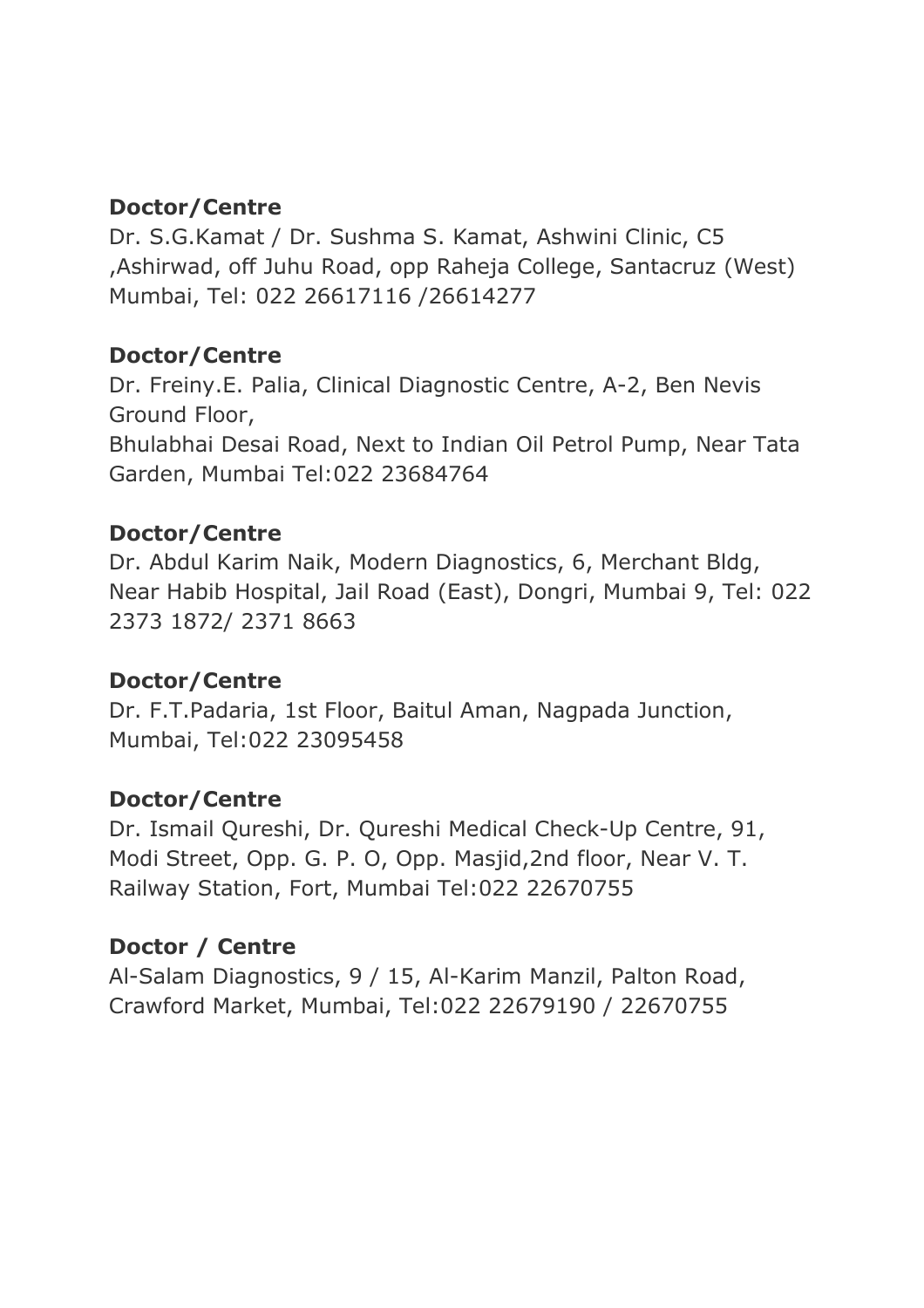### **Doctor/Centre**

Dr. H.S.Bhatia, 5-A, Meghaji Bhavan, 1st Floor, Berrack Road, Above Cafe Cecil, Behind Metro Cinema, Mumbai, Tel:022 22004291 / 22009985

### **Doctor/Centre**

K N Diagnostic Centre, Dr. Nalini Kothari, 487, Murad Mansion, 2nd Floor, Room No. 26, Near Marvadi Vidhyalaya School,Opera House, Mumbai Tel: 022 23866782

### **Doctor/Centre**

Dr. Abiden Behrainwala, Hermes House, 3rd Floor, M. P. Marg, Above Tribhovandas Bhimji Zaveri Jewellers, Mama Paramanand Marg, Opera House, Mumbai. Tel + Fax:022 23691991

#### **Doctor/Centre**

Dr. Virendra Tiwari, Shastri Medical Centre, 101,Datar Apartment, Above Dadar Janata Sahakari Bank,Vakola Market ,Santacruz [E] Mumbai Tel:022 26673198 / 26672690

## **GAMCA New Delhi Address**

Gamca New Delhi (India), E- 42 Upper Ground Floor, In Front Of Tata Rama, Motor Okhla Industrial, Aria Phase II, New Delhi, Tel 011 41588586

## **Doctor/Centre**

Dr.M.L Sanghi, Sanghi Medical Centre, S-51, Greater Kailash Part – I New Delhi – Tel: +91-11-26442010 / 26464400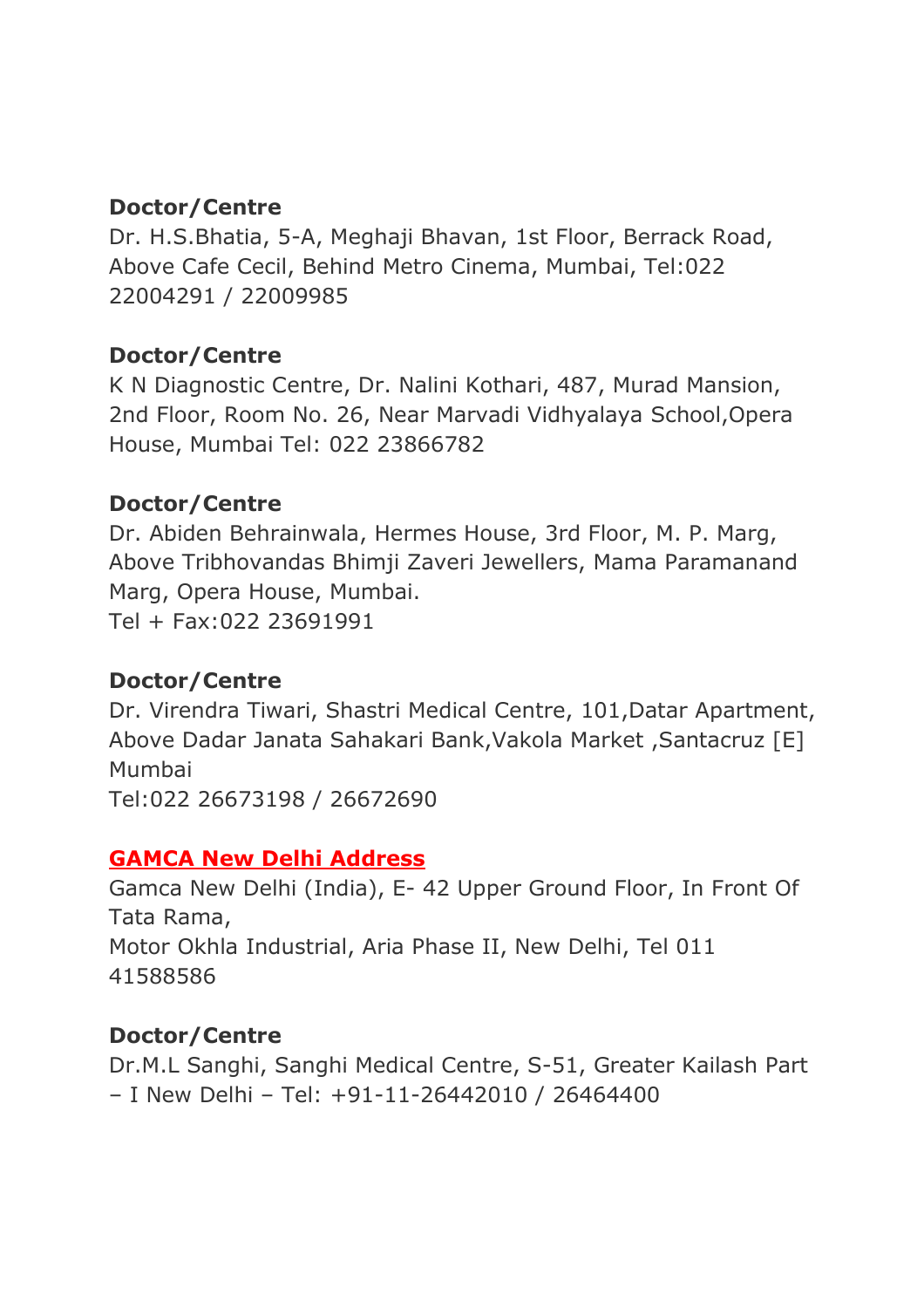#### **Centre**

Gulf Medical Centre, Ground floor, Hemkunt Tower 6, Rajendra Place, New Delhi – Tel.: +91-11-5755533 / 5756633

#### **Centre**

Al-Khaleej Diagnostic Centre, H 58-59, South Extension Part – I New Delhi – Tel.: +91-11-24610635, 24610668

#### **Centre**

Gulshan Medicare, G-2 South Extension Part – II Near Lila Ram Market, New Delhi Tel.: +91-11-26251595 , 26258011

#### **Centre**

HEFCO Medicare & Research Centre, 1/1-A, 2nd Floor, (Behind Mata Ka Mandir) Bharat Nagar, New Friends Colony, New Delhi, Tel.: +91-11- 26934224 / 26934228 / 26312023

#### **Centre**

LAMA MEDICAL CENTER, R-4,Khirki Extension, Near Woman Polytechnic, Malviya Nagar, New Delhi, Tel : 011-29542594

#### **Centre**

PARAMOUNT DIAGNOSTIC CENTRE, G-46,Abul Fazal Enclave Part II, Sarita Vihar, Kalindi Kunj, Jamia Nagar, Okhla, New Delhi, Tel: 011-64995562

#### **Centre**

HEALTH PLUS DIAGNOSTIC CENTRE, S-63, Greater Kailash Part-1,New Delhi-Tel: 011-46151031-38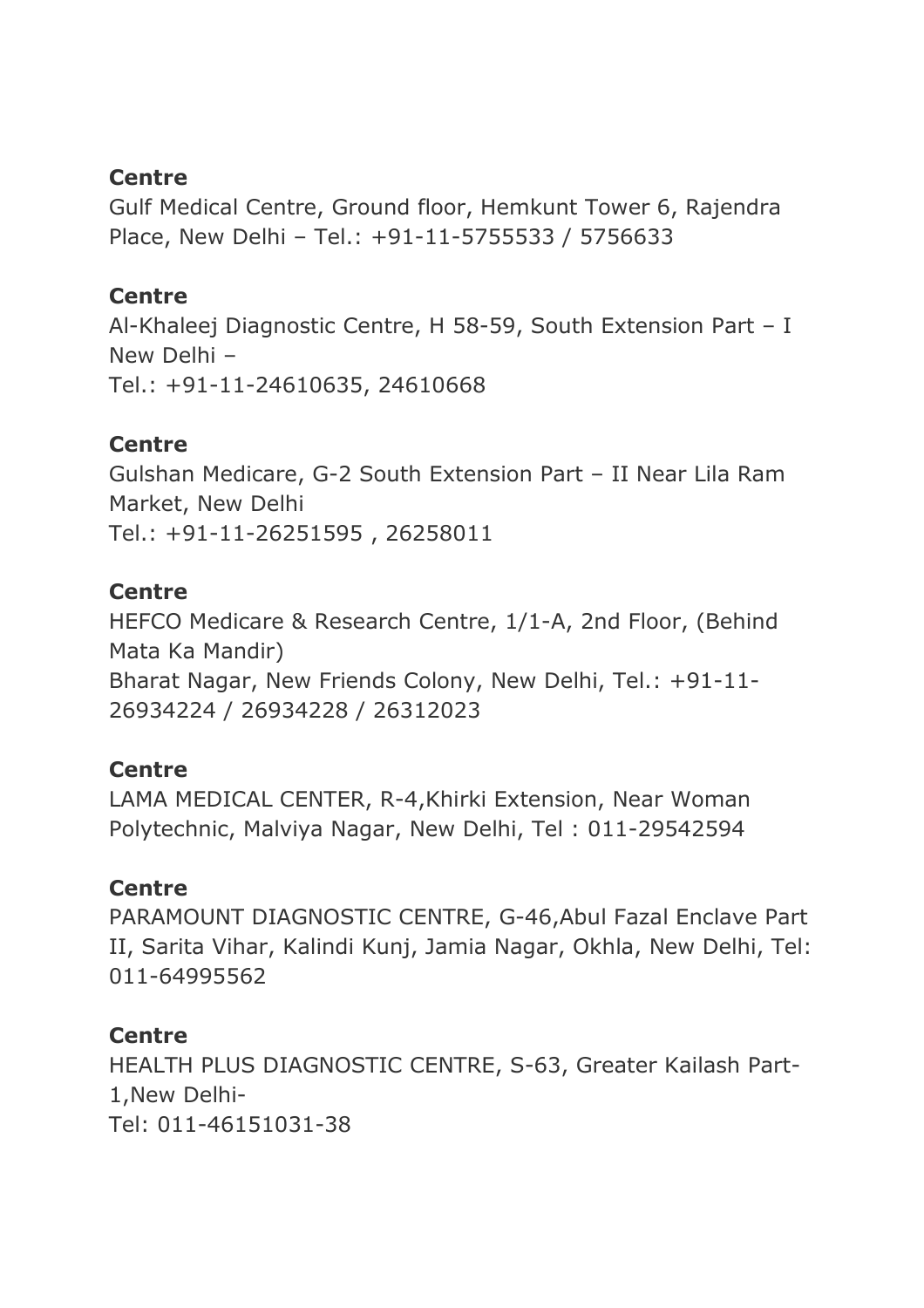### **Centre**

NEW DELHI MEDICAL CENTRE, 1st Floor, Hemkunt House,6 Rajendra Place, New Delhi, Tel: 011-45024848, 43465757

#### **Centre**

MEDIVISA DIAGNOSTIC CENTRE, 25-B-Block AB, Community Centre,Safdarjung Enclave, Behind Kamal Cinema, Adjacent to Ashlok Hospital, New Delhi Tel : 011-26713131

#### **GAMCA Bangalore Address**

B-9, No. 33, Swiss Complex, Race Course Road, Near to Taj West End Hotel Bangalore – 560020. Phone: – 0091-80-41753896

#### **Centre / Doctor**

MAJEED POLY CLINIC (DR.MOHAMED SHABEER) #39/2, 1st floor, hospital road, shivajinagar, Bangalore, Tele/Fax:- 0091-80- 41232500

#### **Centre / Doctor**

SHIFA DIAGNOSTIC CENTRE, (DR. M. MOHAMMED RAFEEQ) # 11 & 12, 1st floor, P.S Plaza, Jawahar Platform Road Seshadripuram, Bangalore, Phone No: 0091-80-23460221

## **Centre / Doctor**

RICHMOND MEDICARE (DR.V.MARREN), D/No. 2B, 32, "Alsa Glendridge", Langford Road, Shanthinagar, (Opp. St. Joseph College), Bangalore Phone No: 0091-80-22214373, 0091-80-22115990, 0091-80- 41146868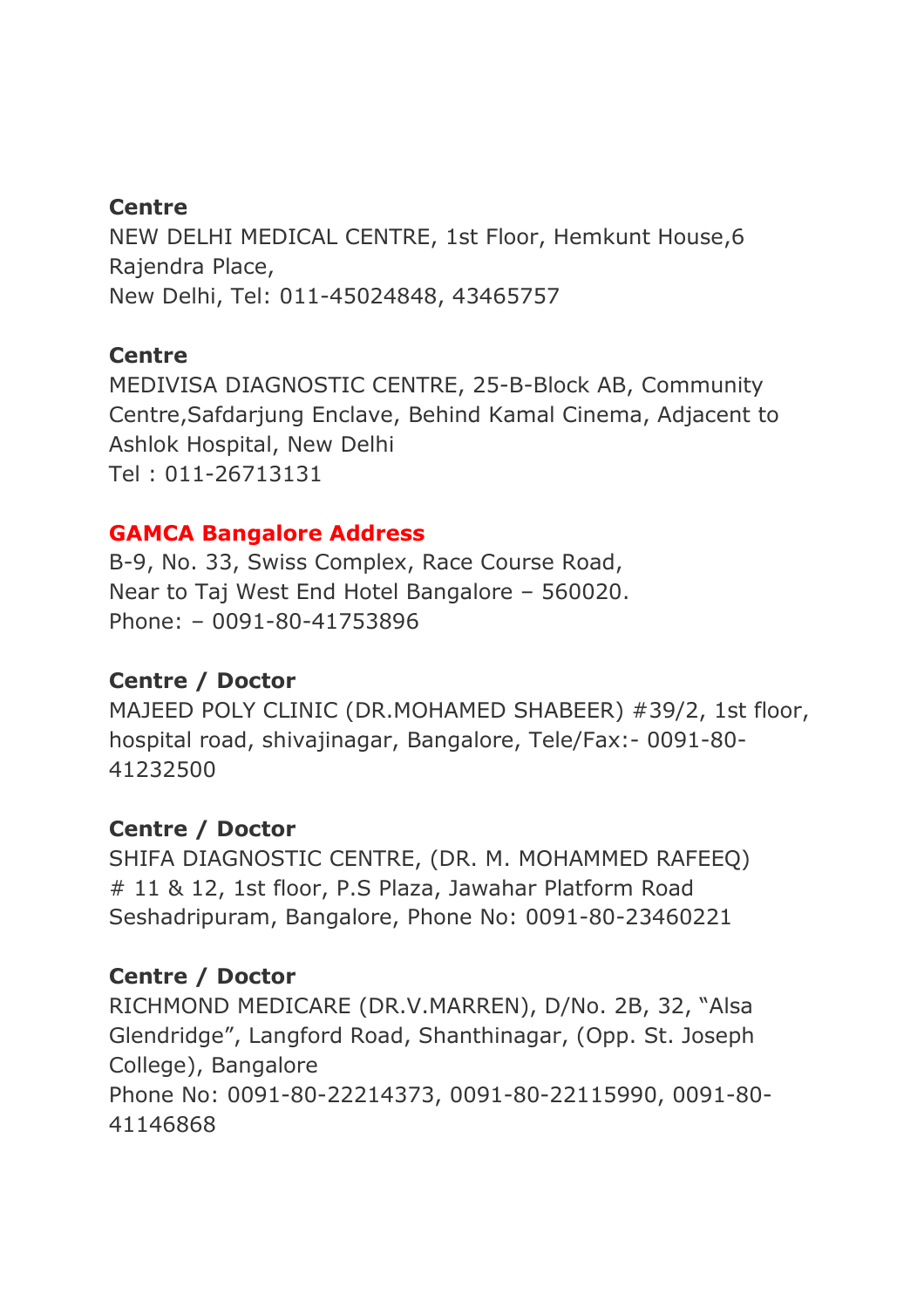### **Centre / Doctor**

THE CARE ONE DIAGNOSTIC CENTRE (DR. MOHAMMED KHASIM) #39, Ground Floor, Dikenson Road Cross, Bangalore-560042 Phone No : 0091-80-40924428

### **Centre / Doctor**

SANGHI MEDICAL CENTRE PVT LTD (DR.SANGHI) #90/B, Kings Cross, 1st floor, outer ring road, Near innovative multiplex, marathalli, Bangalore Phone No:- 0091-80-42170368

## **CITY NAME : MANGALORE**

1. Unity Health Complex, Falnir Road Kankanady, Mangalore, India, 575002 + 91 824 4245555

2. National CT Scanner & Diagnostic Center Door # 18-1-1/39, 1/40, 141, 1/42 Fortune Building, Avery Junction, Falnir Road,, Mangalore, India, 575002 + 91 824-2492773

3. Shivam Medical Center Al-Rahaba Plaza, C-9, Ist Floor Nelli Kai Road, Mangalore, India, 575001, 91 824 2423313

4. Medistar Diagnostic Centre 2/21-1640 Lady Hill Urva, Lalbaugh, Near Mangla Stadium, Next to HPCL Petrol Pump, Mangalore, India, 575006 +91 824 2455680

## **CITY NAME : AHMEDABAD**

5. Thakorbhai Patel Diagnostic Center 2/A Medicare Centre. B/h M.J. Library, Nr. Town Hall, Ellisbridge, Ahmadabad, India,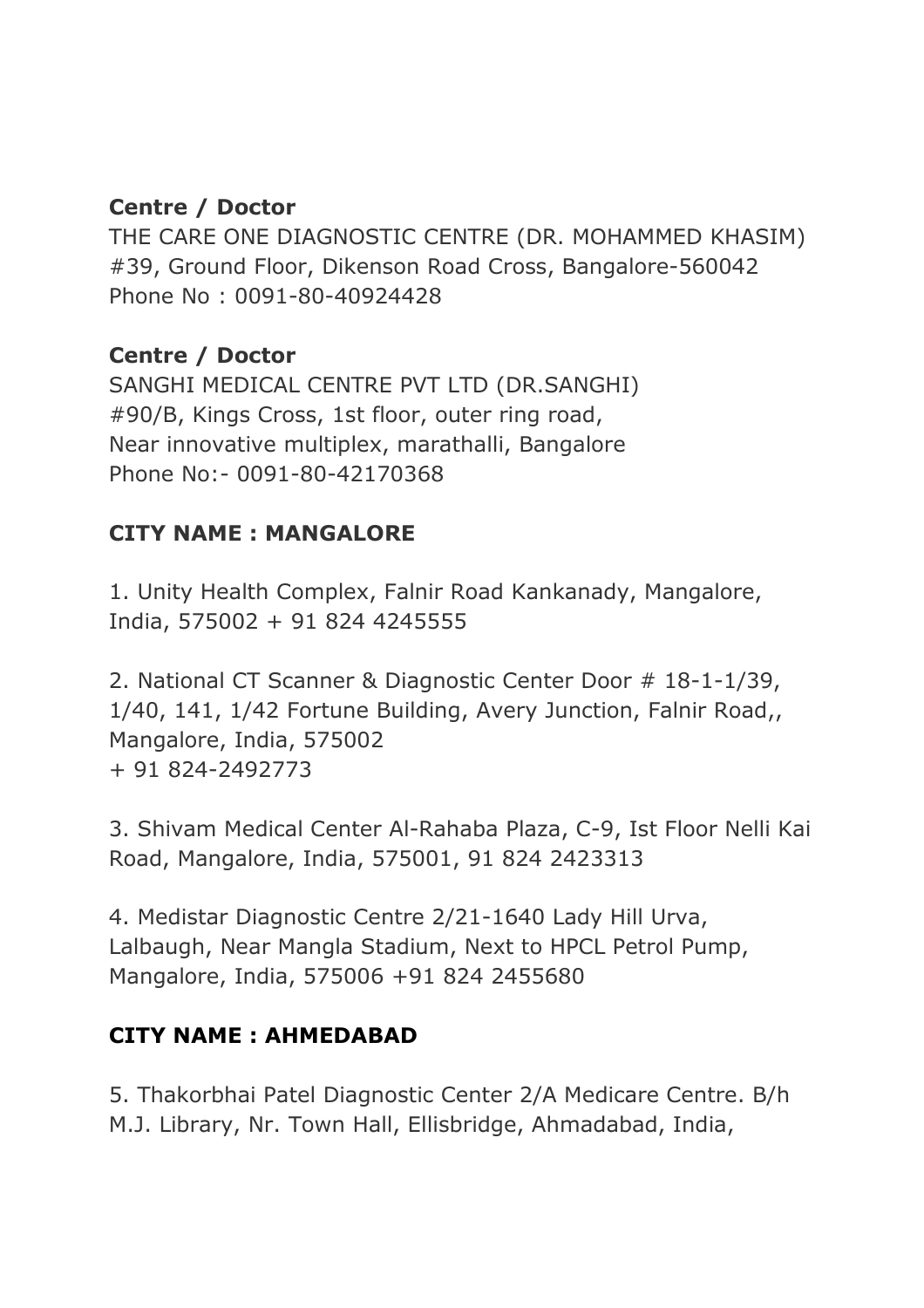380006, 91-79 26578990

6. S.S Medical Center 1, Richy House, Ist floor Nears Syndicate Bank Opp. Swami narayan wadi, Old Rly Crossing â€" Maninagar, Ahmedabad, India, 99999, 91-7925461947

7. S.E. Diagnostic Center S.E. Diagnostic Center Ist Floor Trans Avenue Opp Nirman Complex Next to Havmore Hotel, Navarangpura, Ahmedabad, India, 380009 +91 7405005566

8. Sanghi Medical Center Pvt Ltd - Ahmedabad 25, 3rd floor, Shukan Mall Adgoining Rajsthan Hospital, Shahi Baug, Ahmedabad, India, 380004 +91-79 32520817

# **CITY NAME : LUCKNOW**

14. New Lucknow Diagnostic Centre New Lucknow Diagnostic Center B-1/68 Sector B Aligang, Lucknow, India, 226024 + 91 522 2329678

15. Sessa Medical Centre C-962/63, Sector-B, Behind Beej Nigam Office, Mahanagar,Lucknow, India, 226006 + 91 522 4024769

16. Reza Medical Center C-38 H Road Mahanagar Extension Lucknow, India, 226001 + 91 9044068005

17. Asian Diagnostic Centre 121/ 10, 2nd Floor, Ganj Trade Center Building, Capper Road, Hazratganj, Lucknow, India, 226016 +91 522 2201123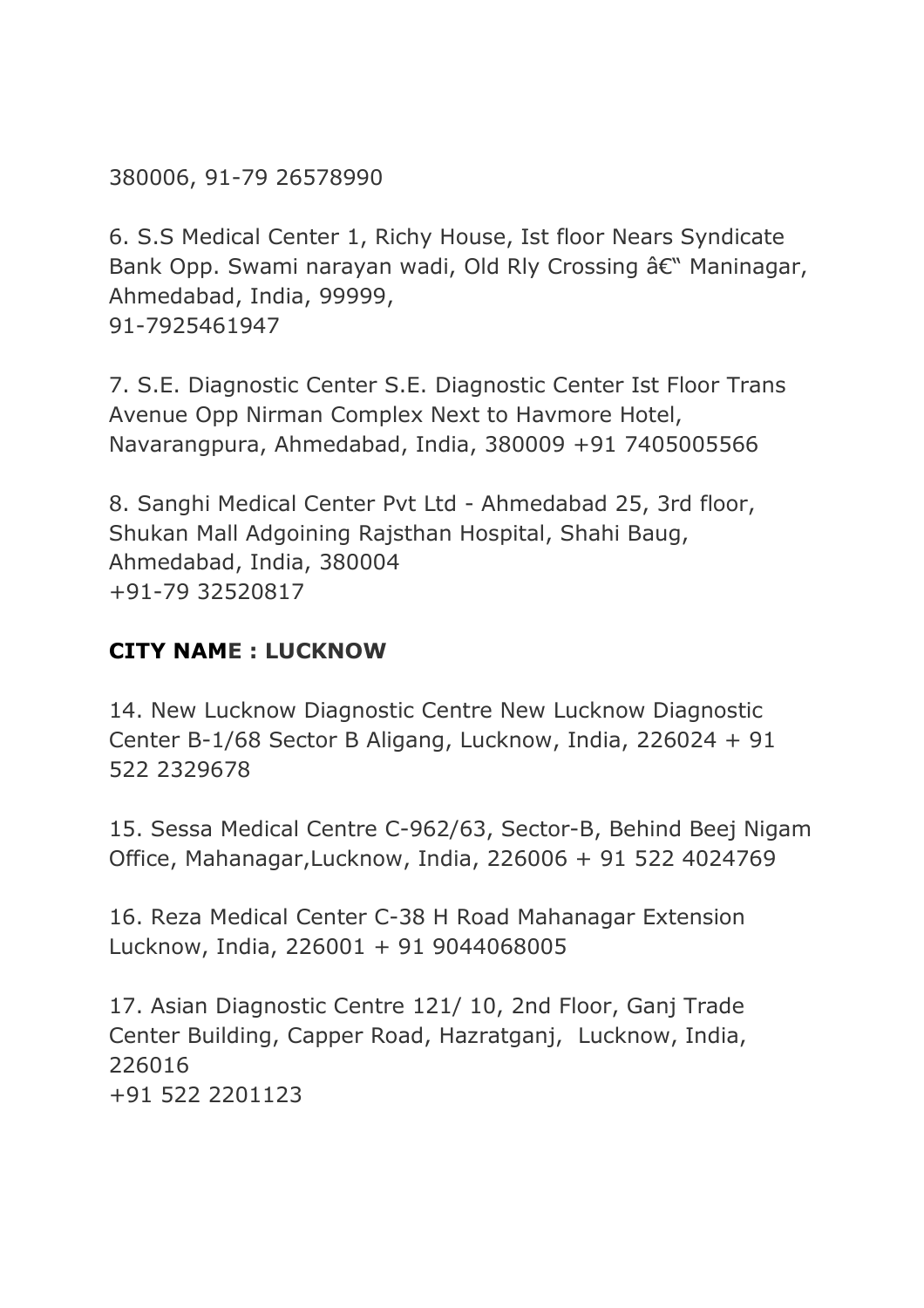18. Galaxy Medical Centre 1/44, Viram Khand, Gomti Nagar,Lucknow, India, 226010 +91 522 4062288

19. HEFCO Medicare & Research Centre G.F., ELDELCO Corporate Chambers â€" II, Vibhuti Khand, Gomti Nagar, Lucknow, India, 226010 +91 522 3324552

20. Medigulf Diagnostic Centre C.P.-19, Viraj Khand, Near Sahara Hospital, Gomti Nagar, Lucknow, India, 226010 +91 522 2727727

21. DKH Diagnostics - Lucknow B-2/8, Vineet Khand, Gomti Nagar, Lucknow, India, 99999 +91 522 4046116

22. Atlantis Diagnostic Centre 1st Floor, Cyber Heights, TC/G-2/2 & TC/G-5/5, Vibhuti Khand, Near Indira Gandhi Pratishthan Gate No.2, Gomti Nagar, Lucknow, India, 226010 +91-5224956700

23. Bachan Medical Centre TC-14,Vibhuti Khand, Gomti Nagar, Lucknow, India, 226010 +91 522 2721802

24. Total Health Medical Centre 1st Floor, Omaar Plaza, 529/078, Kalyanpur Ring Road, Lucknow, India, 99999, 05226555333

25. Puraniya Diagnostic Centre 1/4, Priyadarshni, Sector-C, Sitapur Road, Puraniya, Lucknow, India, 226021 + 91 522 2756844

#### **CITY NAME : CHENNAI**

45. Al-Saudi Clinical Services 26, Sardar Patel Road 2nd Floor, Adyar, Chennai- 600 020 INDIA, + 91 44 24919377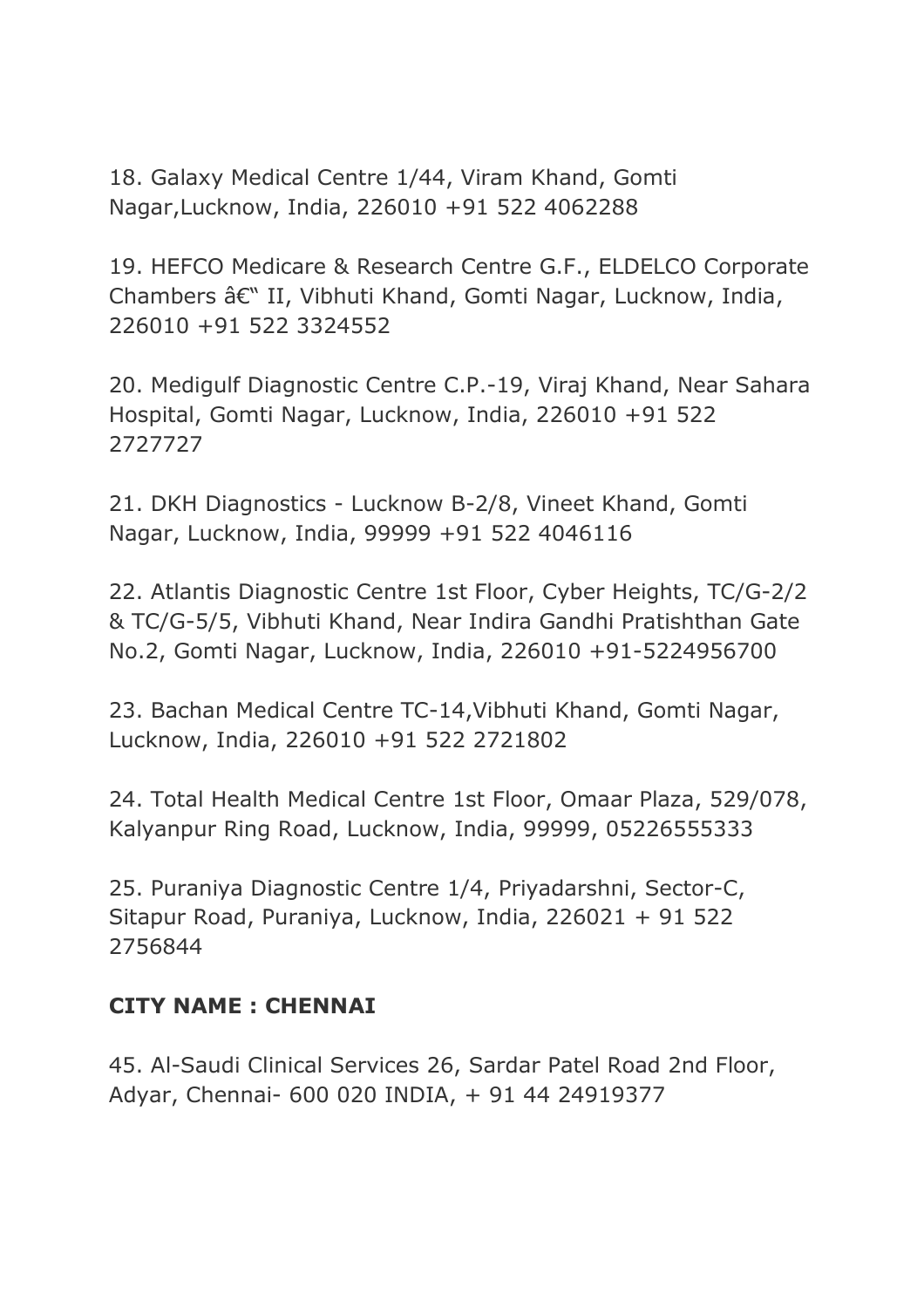46. Huma Specialists Hospital & Research Centre Division 786 Anna Salai, Nandanam Chennai - 600035 + 91 44 43900000

47. Mariam Diagnostic Centre Old No 8, New No.19A,Thiruvalluvar Salai, Teynampet, Chennai 600 018.,Chennai, +91 44 2433 1034

48. Marwa Medicare & Diagnostic Centre Plot # 62, Door # 1, Bharathi Nagar 4th Street, Off North Usman Road Opp. Croma, Kenses Towers T. Nagar Chennai, India, 600017 + 91 44 4269 4239

49. Gulshan Medicare - Chennai 5, Judge Jumbulingam Road, Mylapore, Chennai 600 004 TAMILNADU, India, 600004 + 91 44 28476565

50. Al-Haramain Diagnostic Centre Hamid Building 3rd Floor, New No. 251, (Old No. 191) Anna Salai, (Mount Road) Chennai 600 006 INDIA, + 91 44 28418489

51. M S Clinic No. A 1/16 Chinnappa Rother Street Triplican, Chennai, India, 600005 91 44 28480967

#### **CITY NAME : HYDERABAD**

65. MESCO Diagnostic Centre 22-1-1037/1, Zohra Hospital Darus-Shifa Hyderabad, Hyderabad, India, 500024 +91 40 24576890

66. Gulshan Medicare - Hyderabad GHMC NO.5-4-10, 1st Floor, Abids Bhagwandasbada, J.N Road, Besides Vijaya Bank Hyderabad, Telangana - India, , 99999, 91 40 27716760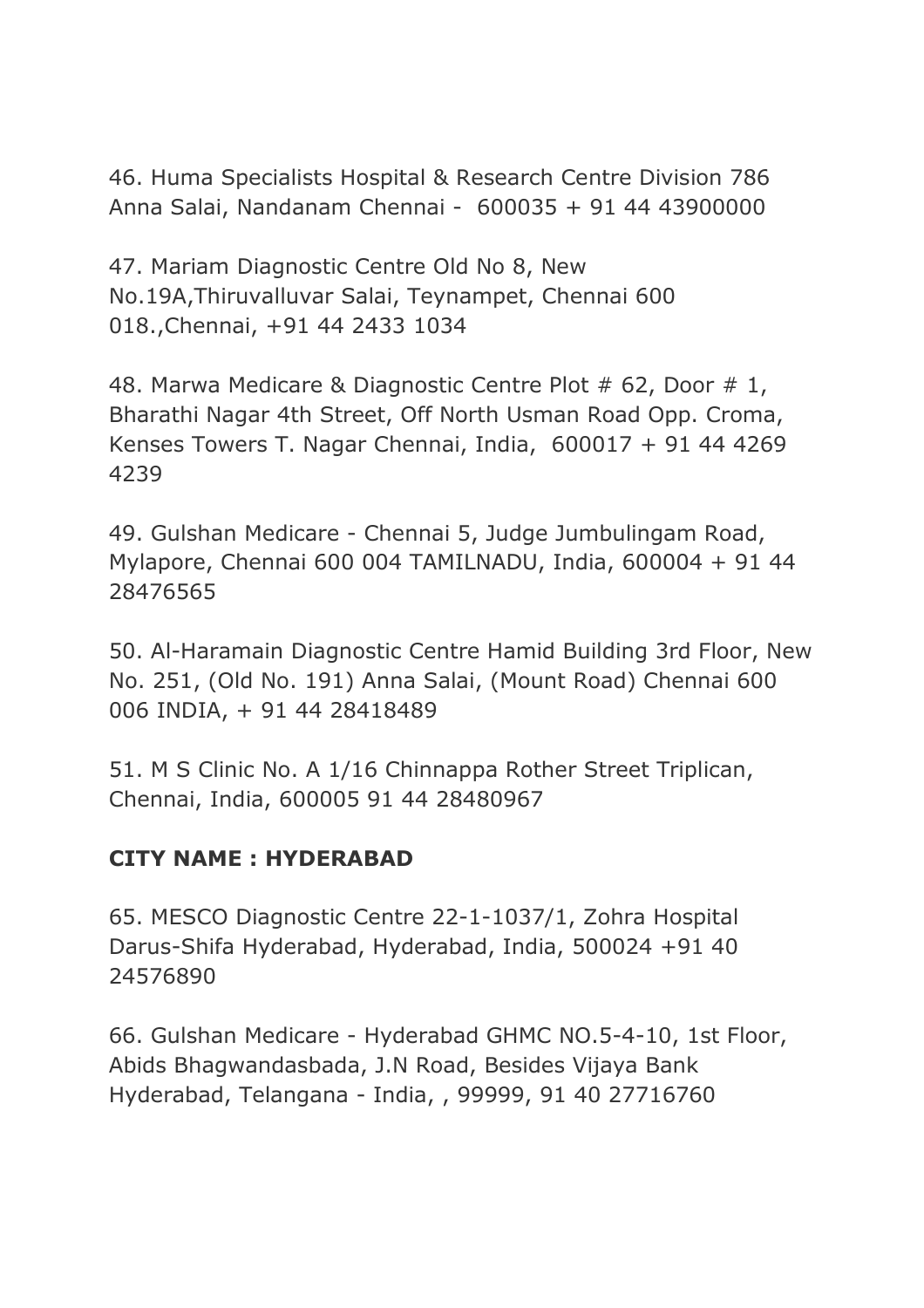67. Preethi Diagnostic Center 12-2-831/88 (MIGH-5) Yousufain Complex Opp Syndicate Bank Mehdipathnam, Asif Nagar Road, Hyderabab 500 028 INDIA, 500028, 91 40 66566785

68. Salus Health care PB NO.1011, 3-6-269B, Mez-3, MYM Money center Opp. Telugu Academy Himayath Nagar Hyderabad, 99999, 91 40 66256698

69. SK Medical Center Al-Haseeb Plaza, 13-06 -436/C/20 Rock Hills Colony, Khader Bagh Golkanda Post Hyderabad 500 004, 500004, 91 40 65587777

70. SL Diagnostics Private Ltd 1-8-702/35, Lower Ground Floor Windson Plaza, Nallakunta Hyderabad 500 044 , 500044, 91 40 66739911

71. Hyderabad Diagnostic Center House # 6-3-900/1/2, Raj Bhawan Road Lane beside Indian Overseas Bank, Somajiguda Hyderabad 500 082, 500082, 234 14051

#### **CITY NAME : JAIPUR**

72. Zaff Jay Life Line Diagnostic Centre Shree Chamber, 6 B Gopinath Marg Opp, Darbar School, New Colony, Jaipur302 001 INDIA, 302001, 0091 141 2362737

73. A. K. Diagnostic Center Plot No A-45 Shastri Nagar Main Road. Jaipur Rajasthan PIN 302016 INDIA, 99999, 91 141 2301647

74. Advanced Diagnostic Centre Ground Floor, Jai Mangal Palace Opposite Sindhi Camp Bus Stand Station Road, Jaipur INDIA, 99999 + 91 141 2209333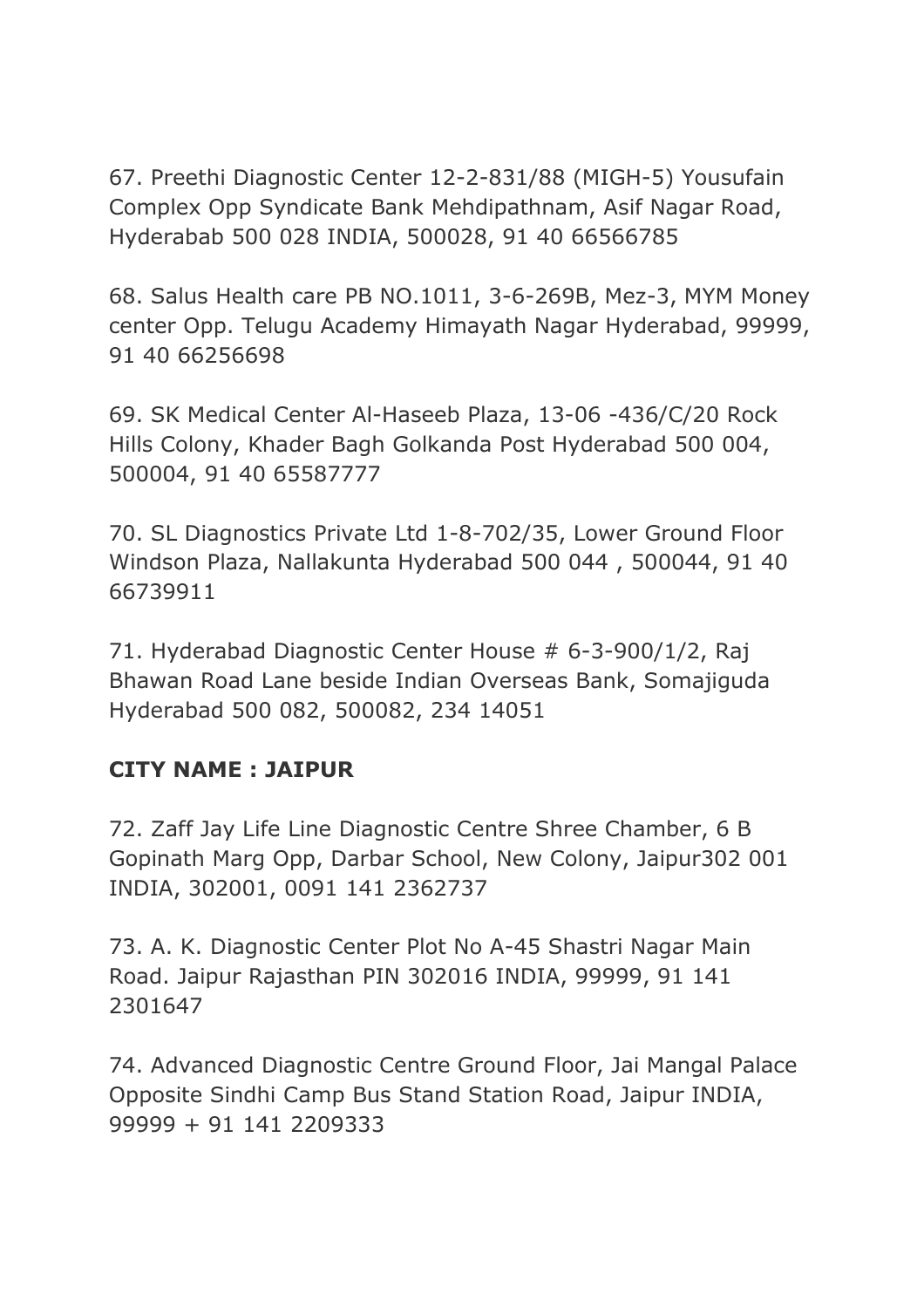75. ACE Diagnostics 15-16 Janpath, Shysm Nagar, Jaipur 302019, India, 302019, 91 141 4106243

76. Royale Diagnostic Centre W-8 Park stree M I road Jaipur 302011 INDIA, 302011, 91 141 2370247

## **CITY NAME : TRICHY**

82. Gulshan Medicare - Trichy No. 2/ C-35, Fifth Cross, Fort Station Road, Thillai Nagar, Trichirapalli â€" 620 018 TamilNadu, India, Trichy, India, 620018 + 91 431 276 1585

83. Al-Salama Diagnostic Centre IInd Floor, GVR Complex No. 6- A, Lawsons Road Cantoment Trichirapalli, 620 001 Tamil Nadu, India, 620001 + 91 431 2419698

84. Ultimed Dianostics F-2, 7A/ 4A, 1st FLOOR Shiva Enclave, Reynolds Road, Cantonment, Thiruchirapalli, 620 001 Tamil Nadu, INDIA, +91 431-2413278

85. Shifa Health Centre 36, 37 Ist Floor, Faj Park Amarar Jeeva Street Trichy Chennai bypass Road, T.V.S. Tollgate, Thiruchirapalli 620 020, Tamil Nadu, India, 620020 2332686

86. Shivani Diagnostic Centre Door # 168, Ist Floor JJ Towers Near Old Jupitor Theatre Madurai Road- Trichiripalli 620008 Tamil Nadu, Trichy, India, 620008, 91 431 6528604

#### **CITY NAME : GOA**

105. Sanghi Medical Center Pvt Ltd - Goa Alcon Chambers, Ist floor Dayanand bandokar Marg Panjim GOA India, 403001 + 91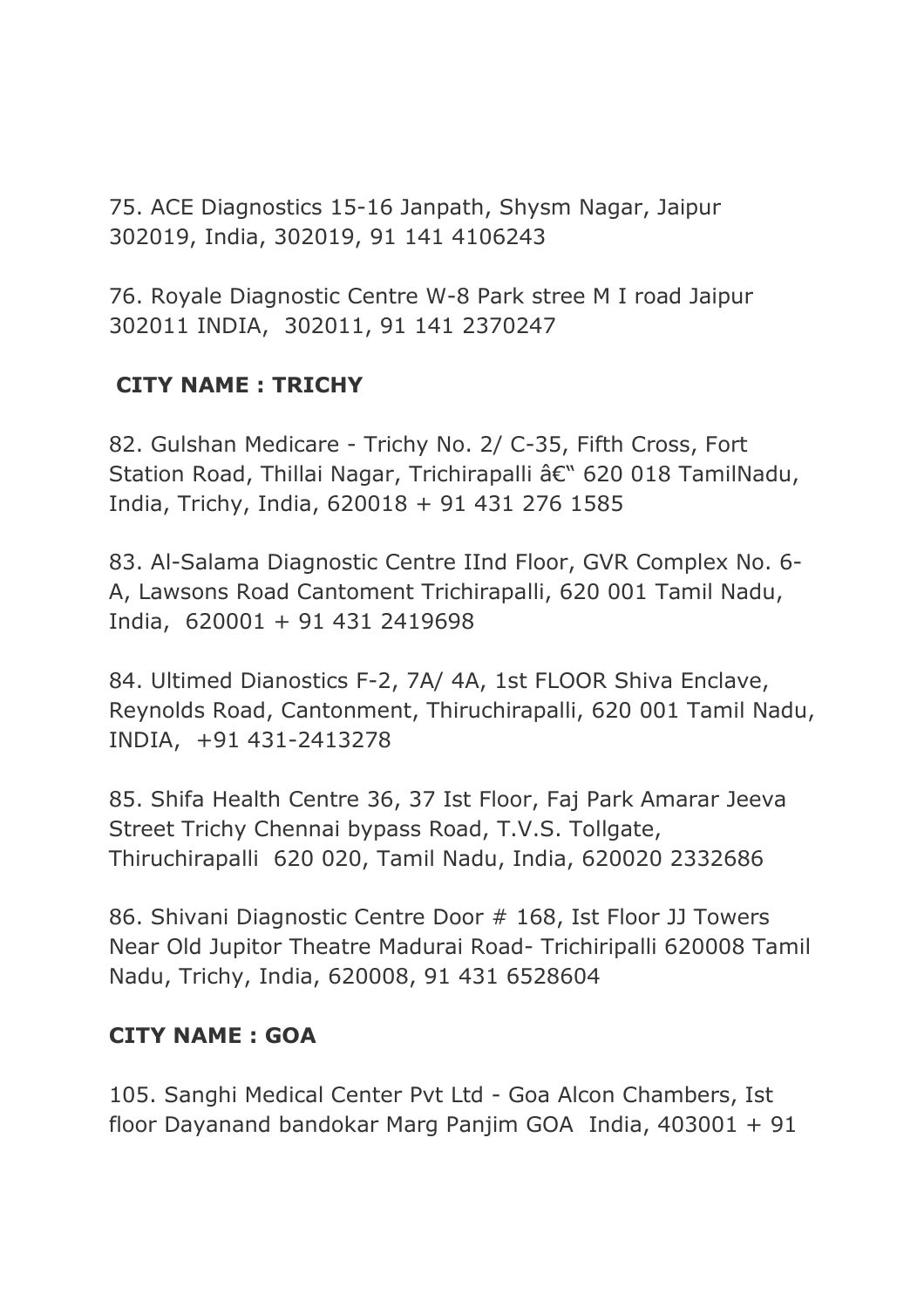832 3260709

106. Carino National C T & Diagnostic Center Lake Plaza Door # 10-12 Opp Nehru stadium - Patroda Margoa GOA INDIA, + 91 832 2742 685

107. S. P. Diagnostic Centre Near Kerkar Hospital, Aquem, Margoa, GOA India, 403601 + 91 832 275 3100

### **CITY NAME : KOLKATA**

108. Dr. JJ Medical Center SLS Tower, 1st Floor, F-1, Block GP, Sector-V, Salt Lake, Kolkata, India, +91 33 40298009

109. Sara Diagnostic Center M Floor, Infinium Digispace, CP-15, Sector 5, Salt Lake, Kolkata-700091, India, 99999, 00913365676864

110. Hefco Medicare & Research Center - Kolkata FF, L1, GP Block, Sector , V Salt Lake, Bidhan Nagar, Kolkata, India., Kolkata, +91-33 40446070

111. SWARUP Medical Centre 1st Floor, 1 B, Aster Tolly View, 184, Netaji Subhas Bose Road, Near Netaji Nagar, Kolkata India, 700040 +91 33 23810122

112. Fulcrum Health Services Unit No. R-6, Tower 1, Millennium City IT Park, Plot No. 62, DN Block, Sector V, Saltlake, Kolkata, West Bangal, 99999 +91 33 40298000

113. Bangur Medical Centre 48/8 Bangur Avenue Jessore Rd., Kolkata, 700052, India., India, 700052 +91 33 65000611